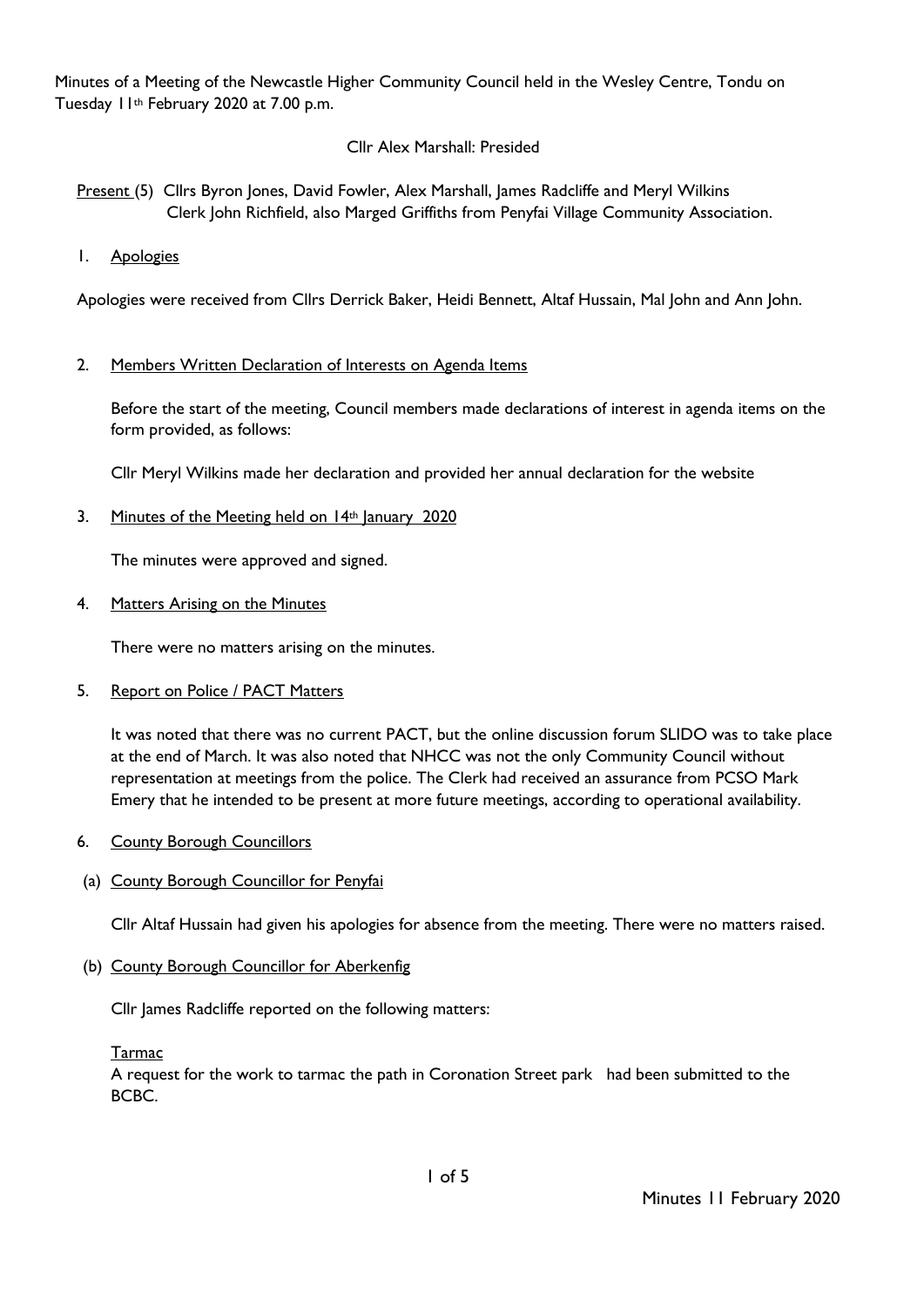# Planning Offices

Cllr Radcliffe noted that the Planning Department of BCBC appeared to operate a policy of not making any responses to the public. The Clerk would write asking Planning to review their policy and try to enhance their engagement with the public.

# **Primary Care**

J Radcliffe had held a Meeting with the Head of Primary Care at Cwm Taff Bro Morgannwg and noted that they will include the provision of more houses. There would be clear implications for this policy.

Cllr Radcliffe was thanked for his report.

#### 7. Membership of the Council – Update on two Casual Vacancies for Aberkenfig Ward

A request for an election had been received by the Electoral Services Department of the BCBC. The Clerk reported that the election was scheduled to be held on 26 March 2020. The process for nominations continued meanwhile.

#### 8. Discussion of possible transfer of Pentrefelin Play Area

A request had been made by Simon Grey of Llanmoor Homes to the Chair of the Council to visit the site and discuss this offer. The meeting had not yet taken place with Mr Grey. This would be progressed by the Chair, and Cllr Alex Marshall. It was noted, in discussion that the bin was inadequate for the quantity of litter the site generated, so the Community Council would need to be aware of the amount of maintenance and the cost of litter removal if the play area was transferred to its ownership.

Cllr Meryl Wilkins declared her ongoing interest in the Llanmoor Estate land.

## 9. Maintenance Committee Report

Cllr Alex Marshall reported on behalf of the Maintenance Committee.

#### **Woodlands**

The work to implement the agreed maintenance plan had been completed, though future works were likely, given the recent weather. The Contractor had submitted his invoice for payment.

Cllr Marshall was thanked for the report.

## 10. Finance and Policy

## (a) Accounts for Payment (update)

| Centregreat Ltd (Christmas lighting)                         | 3,150.00 | (201718) |
|--------------------------------------------------------------|----------|----------|
| Floodlighting & Electrical Services Ltd (Christmas lighting) | 1,584.00 | (201719) |
| AABC Ltd (website hosting)                                   | 204.00   | (201720) |
| JV Tree Services (Woodland Maintenance)                      | 3,234.00 | (201721) |

(b) Update on Audit 2019

The Wales Audit Office was conducting the audit, no update had been received. The Clerk had recently contacted the Auditor offering any assistance required.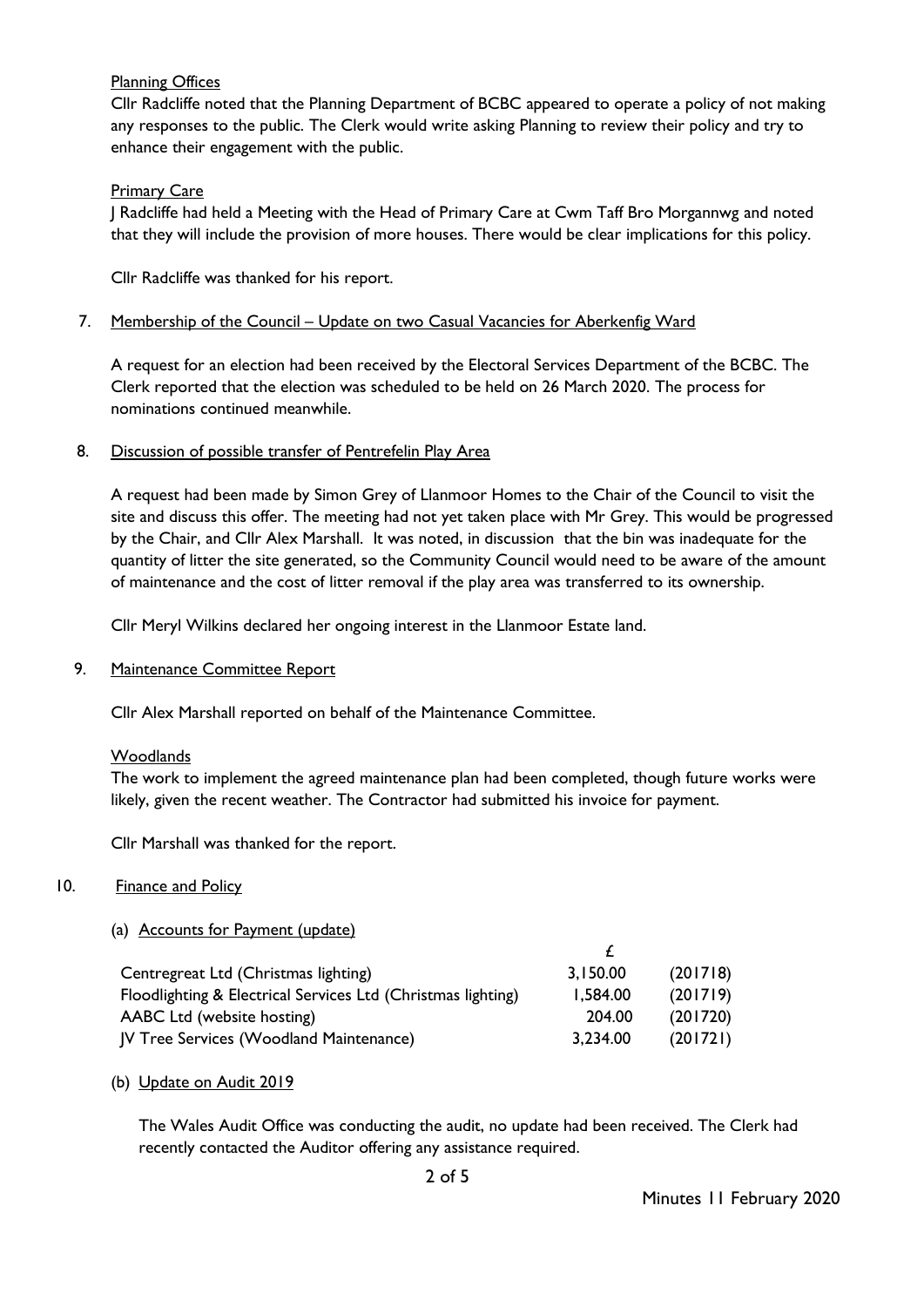## (c) Update on recruitment of a new Clerk

The closing date for receipt of applications was 15 February. The task group of four councillors would then shortlist potential candidates for interview, and the full council would meet applicants for interview. The Clerk asked members to consider setting an interview date in advance. Monday 9 March was a potential interview date.

## (d) Consideration of a policy on grants to organisations

The Council agreed to ask another tasked group of members of the Council to consider options for a policy on grants to local organisations. The members of this group would be Cllr Mal John, Cllr Altaf Hussain and Cllr Alex Marshall.

## 11. Y Dderwen School 6th Form – support for local community

Concerning recent reports of the removal of  $6<sup>th</sup>$  form provision for pupils at Coleg Cymunedol Y Dderwen, and following receipt of representations made by concerned parents, the Council agreed to ask the Clerk to write to the BCBC Director of Education to urge caution at the potential loss of this important part of the school community. It was agreed to write to oppose the removal of 16-18 education at the school.

## 12. Additional notice boards

The Clerk reported that as part of the application to the Community Council fund of the BCBC would be included a request for a match funded grant for provision of additional notice boards at Penyfai Pheasant field. This was noted, and the Council would await the outcome of the grant application.

## 13. Community Defibrillator sited at Penyfai Shop Treharne Drive

As the Chair had agreed with the owner of the shop that she gave authority for the Community Council to install a community defibrillator on the wall of the shop, the Clerk had written to her asking for confirmation in writing so as to proceed to order and install the defibrillator. When the reply was received, the equipment could be ordered.

## 14. Angelton Common – Emergency Tree Preservation Order

Following concern being raised by residents that works to trees were being undertaken on Angelton Common, the BCBC was to consider an emergency temporary Tree Preservation Order, pending full review of the facts. BCBC officer Hayley Evans had attended the site and examined a healthy oak tree and would make recommendation accordingly. The Clerk had enquired of Julian Golunski, the Commons Administrator, and his reply indicated that his operatives were working on the common. The Community Council agreed to await the outcome of the process.

## 15. Community Asset Transfer Update

The Heads of Terms, (the lease document) had not yet been received. The Clerk would advise the Council when it was received, as it needed a legal advisor to review the document.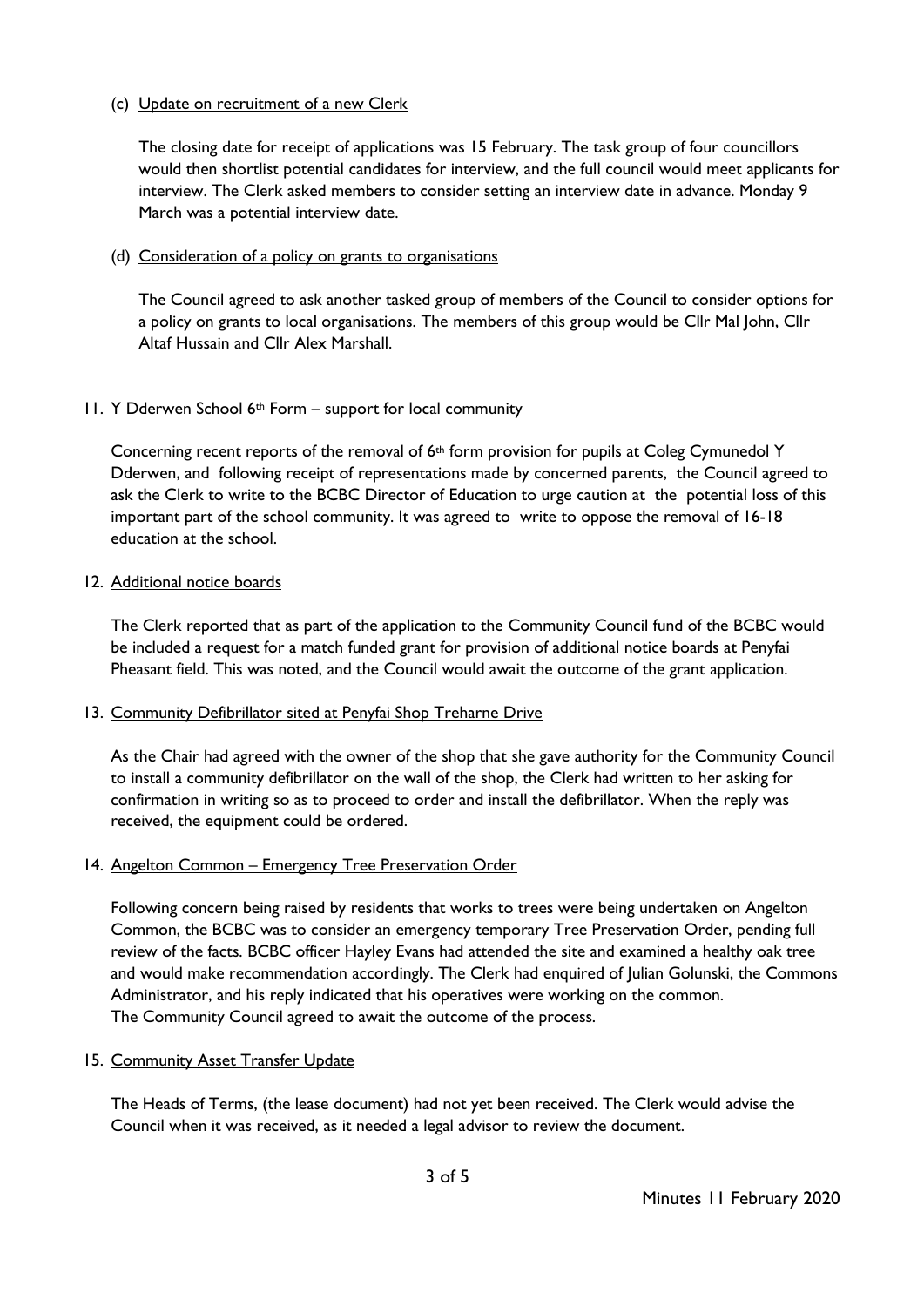The potential match funded grant for capital items would be requested as the Council agreed at its last meeting.

16. Correspondence

The notes circulated on the incoming correspondence were taken as read by the Council, the correspondence was as follows:

1. One Voice Wales

Details of possible training courses and dates. Noted.

2. NHCC Task Group (MJ, AH, HB BI)

Documents to use for applicants for the post of part time Clerk.

3. One Voice Wales

Annual Financial Timetable of tasks for small and medium sized councils – to be provided to new Clerk. 4. Tondu & Aberkenfig Community Association

Information on cycle route 4 – remedial work being done by Mike Mason Rights of Way BCBC.

5. Cllr Mal John

Passing n residents concerns about removal of trees on Angelton Common – and response from Mr Golunski. Also related request for temporary TPO to BCBC Planning Department.

6. Cllr Altaf Hussain

Copy of his written question to the Cabinet. Noted.

7. Penyfai School

Concerns regarding parking at the access lane to the School – passed on by a parent governor, and copied to Cllr Altaf Hussain, Ward Member BCBC.

8. Y Dderwen School

Information on the proposed closure of the 6<sup>th</sup> format Y Ddederwen School. Letter to be sent to Director or Education to object.

9. BCBC Electoral department

Request had been received for an election for two Aberkenfig Vacancies -Election scheduled to take place Thursday 26 March 2020.

10. Tondu School

Confirmation that the Council meeting on Tuesday 14 April 2020 is booked at the School.

11. Centregreat Ltd

Invoice for Christmas lighting for £3,150.00

12. Floodlighting and Electrical Services Ltd

Invoice for Christmas lighting £1,584.00

13. AABC Ltd

Invoice for website hosting services for the last year. £204.00

14. JV Tree Services

Invoice for £3,234 for works at Woodlands.

15. One Voice Wales

Copy of Bulletin. Noted

17. Planning Report

The Council noted the following planning applications had been notified to the council since the last meeting.

P/19/810/FUL housing development off All Saints' Way Penyfai CF31 4BT (23 Dec) and again as Planning application consultation 29 January 2020 P/19/945/RLX Land south of All Saints' Way, Penyfai CF31 4BT (6 Jan)